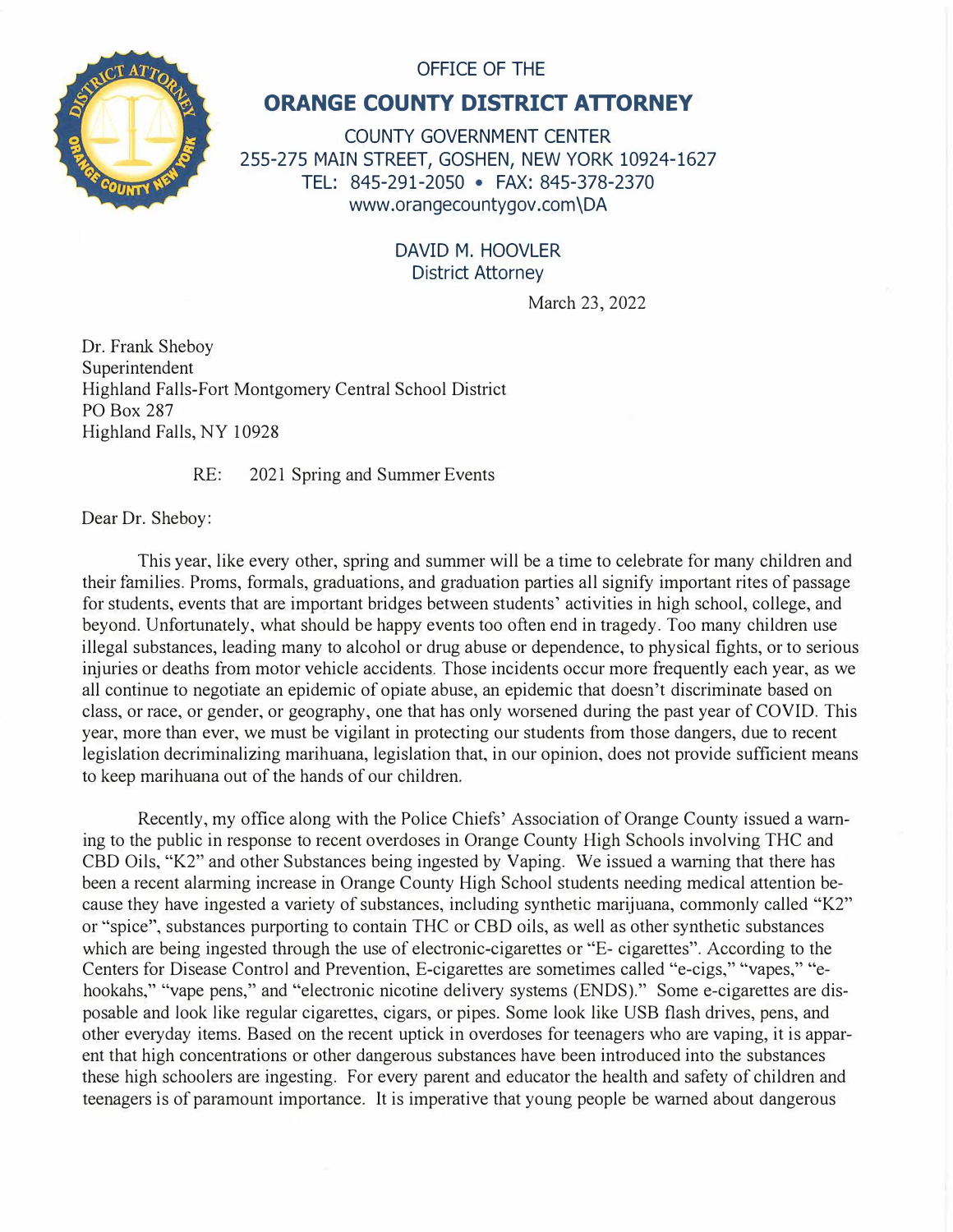substances by adults that they trust, and that responsible adults be vigilant in ensuring that those in their care are safe.

I and my staff have made one of our priorities the fight against childhood alcohol and drug use. I urge you to share this letter with your students and their families, so that they may all understand the priorities of my office, so that they may understand some of the legal consequences of drug and alcohol use and abuse by children, and so that they may take advantage of some strategies that can limit that use and abuse. Hopefully we and parents together can ensure the safety or our children this spring and summer.

New York State Penal Law Section 260.20 makes it a crime for anyone 18 years of age or older to provide alcohol to children under the age of 21. In addition, Penal Law Article 222 establishes various criminal penalties for people age 21 and over who provide marijuana to those under age 21, and the New York State Cannabis Law makes it unlawful for anyone under the age of 21 to possess marihuana. Finally, Orange County's Social Host Law imposes criminal penalties on anyone 18 years of age or older who knowingly allows underage drinking on premises under their control, or who fails to take steps to stop underage drinking once it is discovered on those premises. (Incidentally, the impetus for the Social Host Law was a party where underaged drinking was allowed, resulting in a partygoer's being stabbed to death.) The Social Host Law's penalties apply to patties that are held on private property and on public property that is under the host's control, such as a municipal park or firehouse where a party is held. The Social Host Law also applies to anyone 18 years old or older, so an 18-year-old hosting underage The Social Host Law also applies to anyone 18 years old or older, so an 18-year-old hosting underage<br>drinking at his or her own graduation party could be charged under the law. The Penal Law sections and the Social Host Law are all meant to protect children from alcohol and drug consumption and its effects, and we take those laws very seriously.

Anyone hosting a party must refrain from serving alcohol to minors and must ensure that minors are not drinking alcohol on the premises, whether the host served it to them or not. Those responsibilities require parents and other hosts to provide adequate supervision for minors at parties, to ensure that underaged drinking is not occurring. Parents should also discuss with hosts at other locations whether supervision is adequate at those locations. And, above all, no one 21 years of age or older should be providing marihuana to anyone under age 21.

Importantly, we should all remind our children to immediately seek medical attention for anyone experiencing a life-threatening medical emergency resulting from alcohol or drug consumption. New York's "Good Samaritan" Law prevents prosecution of drug- and alcohol-possession offenses committed by people whose possession of those substances is discovered as a result of their reporting such a medical emergency. Students who have saved someone's life by seeking medical attention should therefore not be afraid of being arrested for their own possession of illegal substances.

In the past few years, my office has sponsored two public-awareness campaigns directed at childhood substance use. First, *Connect 2 Disconnect* is designed to give parents and students some tools that might help them "connect" with their children and friends, in an effort to "disconnect" them from opiates. Second, the *You Permit It, You Promote It* campaign is directed at parents, to impress on them the dangers of allowing children to drink alcohol. Materials for both of those campaigns are avail